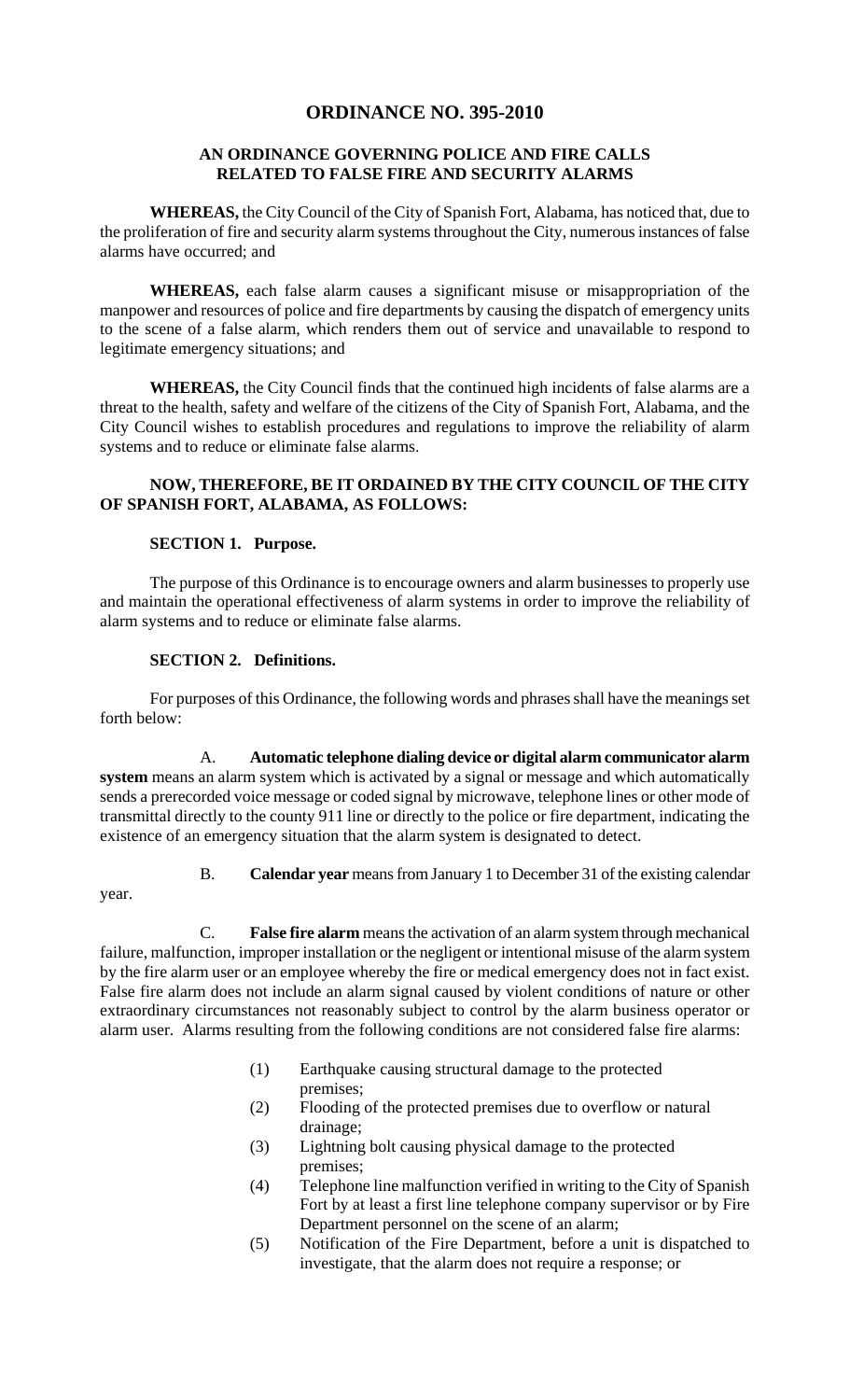(6) An alarm call on the mistaken belief that a fire or medical emergency exists.

D. **Fire alarm system** means any mechanical, electrical or radio-controlled device which is arranged, designed or used to signal the occurrence in the City of Spanish Fort of a fire or medical emergency requiring urgent attention, and to which fire or emergency medical personnel are expected to respond. Fire alarm systems include those through which public safety personnel are notified directly of such signals through central monitoring stations or are notified indirectly by way of third persons who monitor the alarm systems and who report such signals to the Fire Department. Fire alarm systems also include those designed to register a signal which is so audible, visible or in other ways perceptible outside of a protected building, structure or facility as to notify persons in the neighborhood beyond the lot where the signal is located who in turn may notify the Fire Department of the signal. The term does not include smoke detectors connected to an alarm system that is a part of a single-family or two-family structure.

E. **Fire alarm user** means the individual, including, but not limited to, any person, firm, corporation, partnership or any other entity that purchases, leases, contracts for, obtains or owns a fire or medical alarm system.

F. **Fire Department** means the Volunteer Fire Department of the City of Spanish Fort, Alabama, including, but not limited to, any of its services or divisions.

G. **Fire Official** means the fire chief or any other employee or representative of the Fire Department designated to assist in the enforcement of the provisions of this Ordinance.

H. **False security alarm** means the activation of an alarm system through mechanical failure, malfunction, improper installation or the negligent or intentional misuse of the alarm system by the security alarm user or an employee whereby an emergency does not in fact exist. False security alarm does not include an alarm signal caused by violent conditions of nature or other extraordinary circumstances not reasonably subject to control by the alarm business operator or alarm user. Alarms resulting from the following conditions are not considered false security alarms:

- (1) Earthquake causing structural damage to the protected premises;
- (2) Flooding of the protected premises due to overflow or natural drainage;
- (3) Lightning bolt causing physical damage to the protected premises;
- (4) Telephone line malfunction verified in writing to the City of Spanish Fort by at least a first line telephone company supervisor or by Police Department personnel on the scene of an alarm;
- (5) Notification of the Police Department, before a unit is dispatched to investigate, that the alarm does not require a response; or
- (6) An alarm call on the mistaken belief that an emergency exists.

I. **Security alarm system** means any mechanical, electrical or radio-controlled device which is arranged, designed or used to signal the occurrence in the City of Spanish Fort of an emergency or breach of security requiring urgent attention, and to which Police Department personnel expected to respond. Security alarm systems include those through which public safety personnel are notified directly of such signals through central monitoring stations or are notified indirectly by way of third persons who monitor the alarm systems and who report such signals to the Police Department. Security alarm systems also include those designed to register a signal which is so audible, visible or in other ways perceptible outside of a protected building, structure or facility as to notify persons in the neighborhood beyond the lot where the signal is located who in turn may notify the Police Department of the signal.

J. **Security alarm user** means the individual, including, but not limited to, any person, firm, corporation, partnership or any other entity that purchases, leases, contracts for, obtains or owns a security alarm system.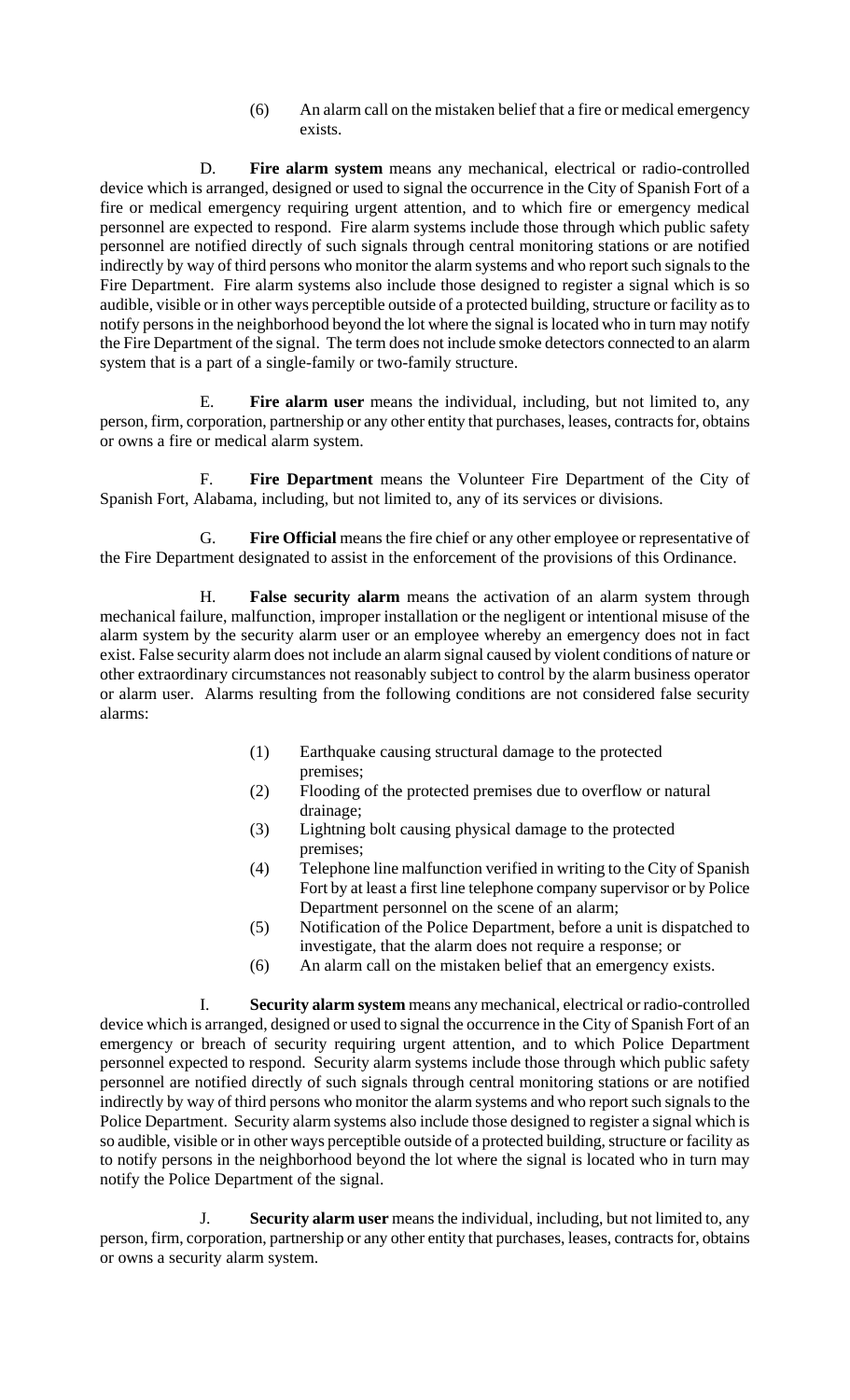K. **Police Department** means the Spanish Fort Police Department, including, but not limited to, any of its services or divisions.

L. **Premises** mean any building or structure or portion thereof protected by an alarm system. In the case of two (2) or more buildings or structures or portions thereof on the same property under the same ownership protected by alarm systems that are not connected to a single control system, each building or structure or portion thereof shall be deemed to be separate and distinct premises.

M. **Same premises** means at the same building or structure or portion thereof protected by an alarm system, without regard to alterations therein, if the identity of the alarm user has not materially changed since the last false fire alarm report. For example, but without limiting the meaning of this definition, a bona fide sale of the premises or the business therein to a third party or the replacement of a tenant by a different tenant shall be deemed a material change of the identity of the alarm user.

# **SECTION 3. Liability of City.**

Neither the City nor any of its agents and employees shall have any liability or responsibility for the operation or effectiveness of any alarm system and shall not be subject to any claims, demands or actions which may arise out of or in connection with the failure to respond to any alarm.

# **SECTION 4. Prohibitions.**

- A. False fire and security alarms are expressly prohibited in the City of Spanish Fort, Alabama, pursuant to the terms of this Ordinance.
- B. No person shall install or operate an audible alarm system which emits a sound which is similar to that of an emergency siren or civil defense warning system.
- C. It shall be unlawful to install or maintain an automatic telephone dialing device or digital alarm communicator alarm system within the City.

## **SECTION 5. Required equipment/information.**

- A. Any newly acquired fire or security alarm system, or any existing fire or security alarm system which requires updating or modification following the date of the passage of this Ordinance, shall be required to:
	- (1) Be installed in accordance with any applicable codes, including the National Fire Protection Association standards currently adopted as the Fire Code of the City of Spanish Fort.
	- (2) Have an automatic audible alarm system cutoff within fifteen (15) minutes of activation for those systems using an audible alarm.
	- (3) Provide emergency access to the protected facility pursuant to one (1) of the three (3) listed criteria, as follows:
		- (a) User must provide to the Police Department Dispatch or answering service the names and telephone numbers of at least three (3) persons who can respond to the premises where the alarm occurred, at any time, within thirty (30) minutes of being notified with the keys to the premises and the alarm system. This list of names and telephone numbers shall be kept current at all times. In the case of fire alarms, the same information shall be supplied to the Fire Department upon request. Any user of a fire alarm system other than a Fire Department central alarm station must supply the same information to the Fire Department upon request. Failure to respond within thirty (30) minutes after the Police Department or Fire Department attempts to notify the key holder shall be a violation of this Ordinance and shall subject the individual responsible and/or the alarm user to a fine in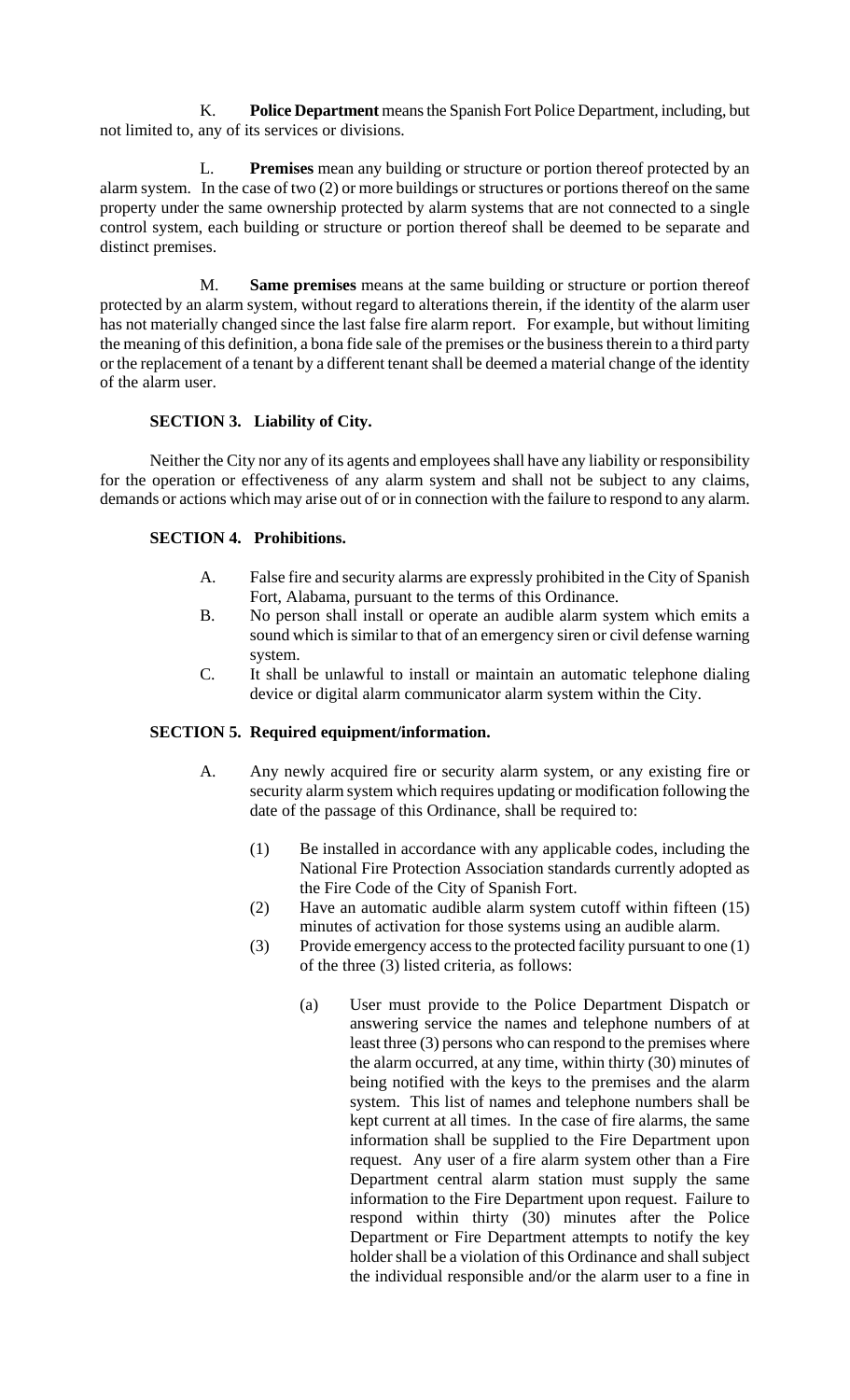the amount of two hundred and fifty dollars (\$250.00) by the issuance of a municipal offense ticket; or

- (b) If the alarm company agrees, it must have one of its representatives respond to the premises where the alarm occurred at any time, with the keys to the premises and alarm system. Under this alternative, it is still ultimately the responsibility of the owner of the alarm system to have keys available within thirty (30) minutes after attempted notification by the Police Department or Fire Department. Failure to do so shall be a violation of this Ordinance and shall subject the individual responsible and/or the alarm user to a fine in the amount of two hundred and fifty dollars (\$250.00) by the issuance of a municipal offense ticket: or
- (c) The alarm user shall install on the outside of the premises a lock box that only the Police Department or Fire Department has a key to, which has also been approved by the Chief of Police or the fire official. This box must contain the keys to the premises and the alarm system. If the alarm owner chooses the third option of installing a secured lock box and the Police Department or Fire Department responds to an alarm, then the Police Department or Fire Department will immediately notify the alarm user and advise of the entry and apparent cause of alarm, such as an actual emergency or false alarm. In the event of a false alarm, the Police Department or Fire Department will leave the building secured, and the owner or alarm user will be responsible to reset all alarms as soon as possible.
- (4) All audible alarm systems shall have a sign or notice posted on or near the audible device with the name and telephone number of the person or persons responsible for service and maintenance of the system. The notice shall be conspicuously posted and readable from ground level.
- (5) Tools and keys required to reset alarm system shall be maintained on the premises.
- (6) Any alarm system with a zone display panel must have a diagram posted near alarm panel describing location of zones.
- (7) Every newly installed required fire alarm system shall be approved by the fire official, and the installer shall furnish to the Fire Department an fire alarm system certification as described in the Fire Code of the City of Spanish Fort.

## **SECTION 6. Response to alarms.**

- A. Whenever a fire or security alarm is activated in the City of Spanish Fort thereby requiring an emergency response to the location by the Police Department or Fire Department, the Police Department and Fire Department personnel at the scene of the activated fire or security alarm system shall inspect the area protected by the system and shall determine whether the emergency response was in fact required as indicated by the alarm system or whether the alarm signal was a false alarm pursuant to the terms of this Ordinance.
- B. If the Police Department or Fire Department personnel at the scene of the activated alarm system determine the alarm to have been false, the Police Department personnel shall make a written report of the false alarm, a notification of which shall be sent by certified mail or hand delivered to the alarm user pursuant to the terms of this Ordinance, advising the alarm user of the occurrence of a false alarm and the date, time and location of said false alarm.
- C. Police Department personnel and the fire official shall have the right to inspect any alarm system on the premises to which a response has been made at the time of the activation of the alarm, or they may cause an inspection of such system to be made at any reasonable time thereafter by appointment with the owner of the property.